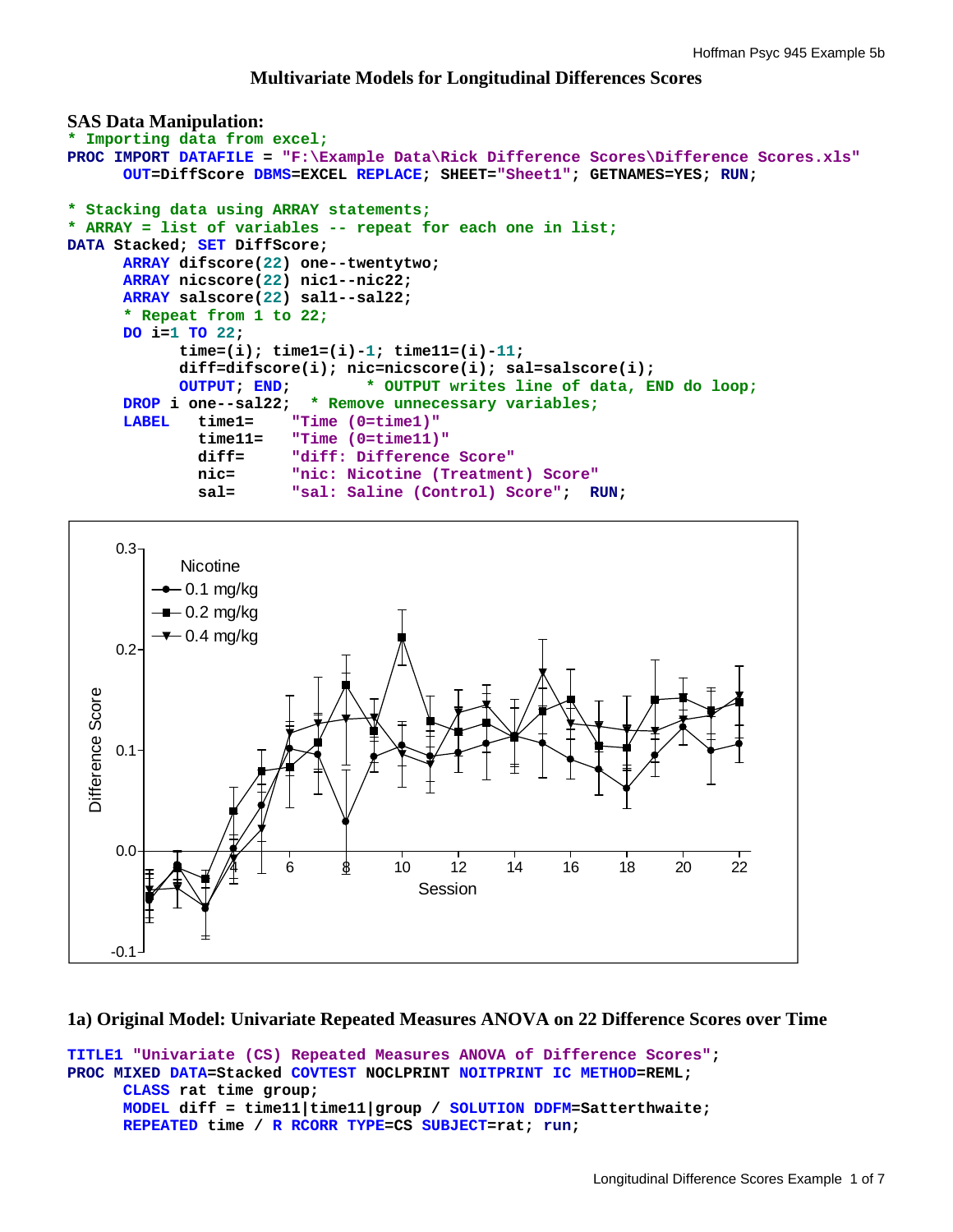|                          | Dimensions     |            |                                |                            |                  |         |                         |
|--------------------------|----------------|------------|--------------------------------|----------------------------|------------------|---------|-------------------------|
| Covariance Parameters    |                |            |                                | 2 #variance parameters     |                  |         |                         |
| Columns in X             |                |            | 12                             |                            |                  |         |                         |
| Columns in Z Per Subject |                |            | $\Omega$                       |                            |                  |         |                         |
| Subjects                 |                |            | 28 #rats                       |                            |                  |         |                         |
| Max Obs Per Subject      |                |            | 22 #occasions                  |                            |                  |         |                         |
|                          |                |            |                                |                            |                  |         |                         |
|                          |                |            | Covariance Parameter Estimates |                            |                  |         |                         |
|                          |                |            | Standard                       | Z                          |                  |         |                         |
| Cov Parm                 | Subject        | Estimate   | Error                          | Value                      | Pr Z             |         |                         |
| <b>CS</b>                | Rat            | 12,2687    | 4,3199                         | 2.84                       | 0.0045           |         | $\rightarrow$ ICC = .16 |
| Residual                 |                | 65.8208    | 3.8585                         | 17.06                      | < .0001          |         |                         |
|                          |                |            | Information Criteria           |                            |                  |         |                         |
| Neg2LogLike              | Parms          | <b>AIC</b> | AICC                           | HQIC                       | <b>BIC</b>       |         | CAIC                    |
| 4385.2                   | $\overline{2}$ | 4389.2     | 4389.3                         | 4390.1                     | 4391.9           | 4393.9  |                         |
|                          |                |            |                                |                            |                  |         |                         |
|                          |                |            |                                | Solution for Fixed Effects |                  |         |                         |
|                          |                |            |                                | Standard                   |                  |         |                         |
| Effect                   |                | Group      | Estimate                       | Error                      | <b>DF</b>        | t Value | Pr >  t                 |
| Intercept                |                |            | 12,5087                        | 1.5409                     | 38.6             | 8.12    | < .0001                 |
| time11                   |                |            | 0.8862                         | 0.09789                    | 582              | 9.05    | < 0.001                 |
| time11*time11            |                |            | $-0.08853$                     | 0.01704                    | 582              | $-5.20$ | < .0001                 |
| Group                    |                | 0.1        | $-3,0026$                      | 2.0674                     | 38.6             | $-1.45$ | 0.1545                  |
| Group                    |                | 0.2        | 1.1778                         | 2,0674                     | 38.6             | 0.57    | 0.5722                  |
| Group                    |                | 0.4        | $\mathbf 0$                    |                            | $\sim$           | ä,      | $\blacksquare$          |
| time11*Group             |                | 0.1        | $-0.2245$                      | 0.1313                     | 582              | $-1.71$ | 0.0879                  |
| time11*Group             |                | 0.2        | $-0.1110$                      | 0.1313                     | 582              | $-0.85$ | 0.3984                  |
| time11*Group             |                | 0.4        | 0                              | $\bullet$                  | $\sim$ 100 $\pm$ | $\sim$  | $\sim$                  |
| time11*time11*Group      |                | 0.1        | 0.01809                        | 0.02286                    | 582              | 0.79    | 0.4292                  |
| time11*time11*Group      |                | 0.2        | $-0.00116$                     | 0.02286                    | 582              | $-0.05$ | 0.9595                  |
| time11*time11*Group      |                | 0.4        | $\mathbf 0$                    | $\blacksquare$             | ٠                | ٠       | $\blacksquare$          |
|                          |                |            |                                |                            |                  |         |                         |

# Type 3 Tests of Fixed Effects

|                     | Num | Den  |         |         |
|---------------------|-----|------|---------|---------|
| Effect              | DF  | DF   | F Value | Pr > F  |
| time11              |     | 582  | 216.61  | < 0.001 |
| time11*time11       |     | 582  | 81.92   | < 0.001 |
| Group               | 2   | 38.6 | 2.43    | 0.1018  |
| time11*Group        | 2   | 582  | 1.47    | 0.2310  |
| time11*time11*Group | 2   | 582  | 0.49    | 0.6148  |

**Repeated Measures ANOVA assumes compound symmetry, or that all variances are equal, and all covariances are equal. Let's see how plausible this assumption is when analyzing difference scores.** 

**1b) Alternative Model: Multivariate Repeated Measures ANOVA on 22 Difference Scores over Time** 

**TITLE1 "Repeated Measures ANOVA of Difference Scores"; PROC MIXED DATA=Stacked COVTEST NOCLPRINT NOITPRINT IC METHOD=REML; CLASS rat time group; MODEL diff = time11|time11|group / SOLUTION DDFM=Satterthwaite; REPEATED time / R RCORR TYPE=UN SUBJECT=rat; run;** 

| Dimensions            |             |
|-----------------------|-------------|
| Covariance Parameters | $253$ uh-oh |
| Columns in X          | 12          |
| Columns in Z          |             |
| Subjects              | 28          |
| Max Obs Per Subject   | 22          |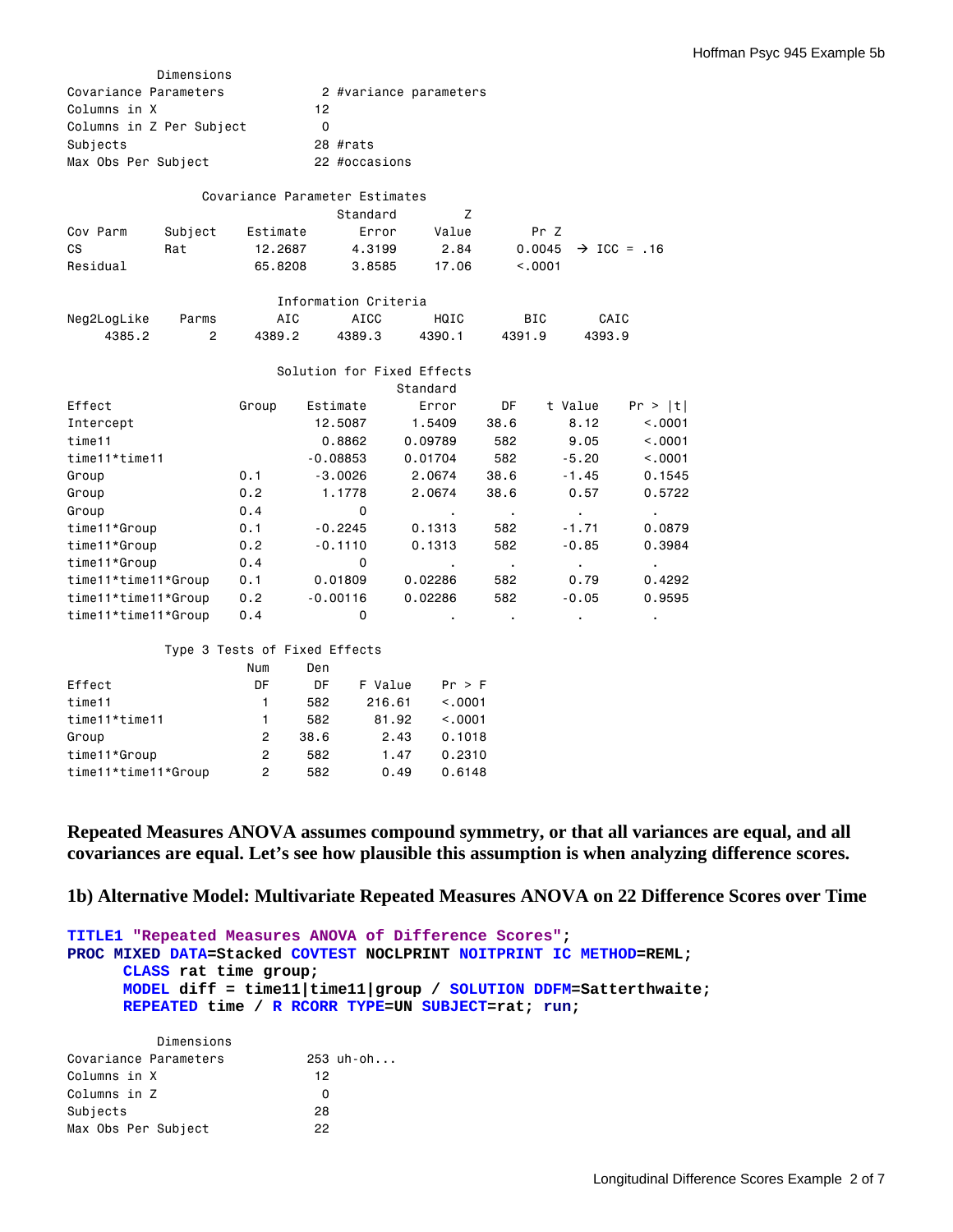|                |            |            |            |            |            |            | Estimated R Matrix for Rat 4643 (truncated to save space) |            |            |            |
|----------------|------------|------------|------------|------------|------------|------------|-----------------------------------------------------------|------------|------------|------------|
| Row            | Col1       | Co12       | Co13       | Co14       | Co15       | Co16       | Co17                                                      | Col8       | Col9       | Col10      |
|                | 50.6484    | $-2.6286$  | 23.9842    | 7.2632     | $-25.8866$ | $-25.2120$ | $-34.2468$                                                | $-19.2795$ | $-35.2882$ | -39.3483   |
| $\overline{2}$ | $-2.6286$  | 27.2690    | 22.7249    | $-5.2882$  | $-14.3012$ | $-30.5797$ | $-29.6504$                                                | $-6.4147$  | $-10.2327$ | $-31.3275$ |
| 3              | 23.9842    | 22.7249    | 82.1743    | 31.6494    | $-19.2908$ | $-41.4100$ | $-62.0528$                                                | 14.9226    | $-37.1728$ | $-63.0418$ |
| 4              | 7.2632     | $-5.2882$  | 31.6494    | 67.3995    | $-20.0117$ | $-2.7806$  | $-25.0091$                                                | 9.4439     | $-14.3104$ | 2.1397     |
| 5              | $-25.8866$ | $-14.3012$ | $-19.2908$ | $-20.0117$ | 101.65     | 25.6514    | 28,9618                                                   | $-19.3801$ | 25.0158    | 47.2026    |
| 6              | $-25.2120$ | $-30.5797$ | $-41.4100$ | $-2.7806$  | 25.6514    | 142.98     | 96.1246                                                   | 20.0728    | 40.6579    | 80.7067    |
|                | $-34.2468$ | $-29.6504$ | $-62.0528$ | $-25.0091$ | 28,9618    | 96.1246    | 158.42                                                    | $-9.6038$  | 63.4528    | 91.6666    |
| 8              | $-19.2795$ | $-6.4147$  | 14.9226    | 9.4439     | $-19.3801$ | 20.0728    | $-9.6038$                                                 | 208.88     | 30.4385    | 38.8520    |
| 9              | $-35.2882$ | $-10.2327$ | $-37.1728$ | $-14.3104$ | 25.0158    | 40.6579    | 63.4528                                                   | 30.4385    | 78.4232    | 47.9712    |
| 10             | $-39.3483$ | $-31.3275$ | $-63.0418$ | 2.1397     | 47.2026    | 80.7067    | 91.6666                                                   | 38.8520    | 47.9712    | 145.18     |

|                |            |            |           |            |           |            | Estimated R Correlation Matrix for Rat 4643 (truncated to save space) |            |           |           |
|----------------|------------|------------|-----------|------------|-----------|------------|-----------------------------------------------------------------------|------------|-----------|-----------|
| Row            | Col1       | Col2       | Col3      | Co14       | Col5      | Col6       | Co17                                                                  | Co18       | Col9      | Col10     |
|                | 1.0000     | $-0.07073$ | 0.3718    | 0.1243     | $-0.3608$ | $-0.2963$  | $-0.3823$                                                             | $-0.1874$  | $-0.5599$ | $-0.4589$ |
| 2              | $-0.07073$ | 1.0000     | 0.4801    | $-0.1234$  | $-0.2716$ | $-0.4897$  | $-0.4511$                                                             | $-0.08500$ | $-0.2213$ | $-0.4979$ |
| 3              | 0.3718     | 0.4801     | 1.0000    | 0.4253     | $-0.2111$ | $-0.3820$  | $-0.5439$                                                             | 0.1139     | $-0.4631$ | $-0.5772$ |
| 4              | 0.1243     | $-0.1234$  | 0.4253    | 1.0000     | $-0.2418$ | $-0.02833$ | $-0.2420$                                                             | 0.07959    | $-0.1968$ | 0.02163   |
| 5              | $-0.3608$  | $-0.2716$  | $-0.2111$ | $-0.2418$  | 1.0000    | 0.2128     | 0.2282                                                                | $-0.1330$  | 0.2802    | 0.3886    |
| 6              | $-0.2963$  | $-0.4897$  | $-0.3820$ | $-0.02833$ | 0.2128    | 1.0000     | 0.6387                                                                | 0.1162     | 0.3840    | 0.5602    |
| $\overline{7}$ | $-0.3823$  | $-0.4511$  | $-0.5439$ | $-0.2420$  | 0.2282    | 0.6387     | 1.0000                                                                | $-0.05280$ | 0.5693    | 0.6044    |
| 8              | $-0.1874$  | $-0.08500$ | 0.1139    | 0.07959    | $-0.1330$ | 0.1162     | $-0.05280$                                                            | 1.0000     | 0.2378    | 0.2231    |
| 9              | $-0.5599$  | $-0.2213$  | $-0.4631$ | $-0.1968$  | 0.2802    | 0.3840     | 0.5693                                                                | 0.2378     | 1.0000    | 0.4496    |
| 10             | $-0.4589$  | $-0.4979$  | $-0.5772$ | 0.02163    | 0.3886    | 0.5602     | 0.6044                                                                | 0.2231     | 0.4496    | 1,0000    |
|                |            |            |           |            |           |            |                                                                       |            |           |           |

| Information Criteria |       |        |        |        |            |        |  |  |  |  |  |
|----------------------|-------|--------|--------|--------|------------|--------|--|--|--|--|--|
| Neg2LogLike          | Parms | AIC    | ATCC.  | HQTC.  | <b>BIC</b> | CAIC   |  |  |  |  |  |
| 3743.4               | 253   | 4249.4 | 4613.5 | 4352.5 | 4586.5     | 4839.5 |  |  |  |  |  |

| Solution for Fixed Effects |       |            |          |    |                |          |  |  |  |  |  |
|----------------------------|-------|------------|----------|----|----------------|----------|--|--|--|--|--|
| Standard                   |       |            |          |    |                |          |  |  |  |  |  |
| Effect                     | Group | Estimate   | Error    | DF | t Value        | Pr >  t  |  |  |  |  |  |
| Intercept                  |       | 7.9610     | 0.5747   | 25 | 13.85          | < 0.001  |  |  |  |  |  |
| time11                     |       | 0.4976     | 0.06088  | 25 | 8.17           | < 0.0001 |  |  |  |  |  |
| time11*time11              |       | $-0.05069$ | 0.005941 | 25 | $-8.53$        | < 0.0001 |  |  |  |  |  |
| Group                      | 0.1   | $-3.1415$  | 0.7711   | 25 | $-4.07$        | 0.0004   |  |  |  |  |  |
| Group                      | 0.2   | $-0.7993$  | 0.7711   | 25 | $-1.04$        | 0.3099   |  |  |  |  |  |
| Group                      | 0.4   | 0          |          | ٠  | ٠.             |          |  |  |  |  |  |
| time11*Group               | 0.1   | $-0.2863$  | 0.08169  | 25 | $-3.50$        | 0.0017   |  |  |  |  |  |
| time11*Group               | 0.2   | $-0.3304$  | 0.08169  | 25 | $-4.04$        | 0.0004   |  |  |  |  |  |
| time11*Group               | 0.4   | 0          | ٠        | ٠  | $\blacksquare$ |          |  |  |  |  |  |
| time11*time11*Group        | 0.1   | 0.01561    | 0.007971 | 25 | 1.96           | 0.0614   |  |  |  |  |  |
| time11*time11*Group        | 0.2   | $-0.01131$ | 0.007971 | 25 | $-1.42$        | 0.1684   |  |  |  |  |  |
| time11*time11*Group        | 0.4   | 0          | ٠        | ٠  | ٠              |          |  |  |  |  |  |

# Type 3 Tests of Fixed Effects

|                     | Num | Den |         |         |                            |
|---------------------|-----|-----|---------|---------|----------------------------|
| Effect              | DF  | DF  | F Value | Pr > F  |                            |
| time11              |     | 25  | 79.66   | < 0.001 |                            |
| time11*time11       |     | 25  | 237.91  | < 0.001 |                            |
| Group               | 2   | 25  | 9.39    |         | 0.0009 (used to be 0.0108) |
| time11*Group        | 2   | 25  | 9.32    |         | 0.0009 (used to be 0.2310) |
| time11*time11*Group | 2   | 25  | 6.46    |         | 0.0055 (used to be 0.6148) |

# **Now what?? Which is the 'right' model, and which set of fixed effects should we believe?**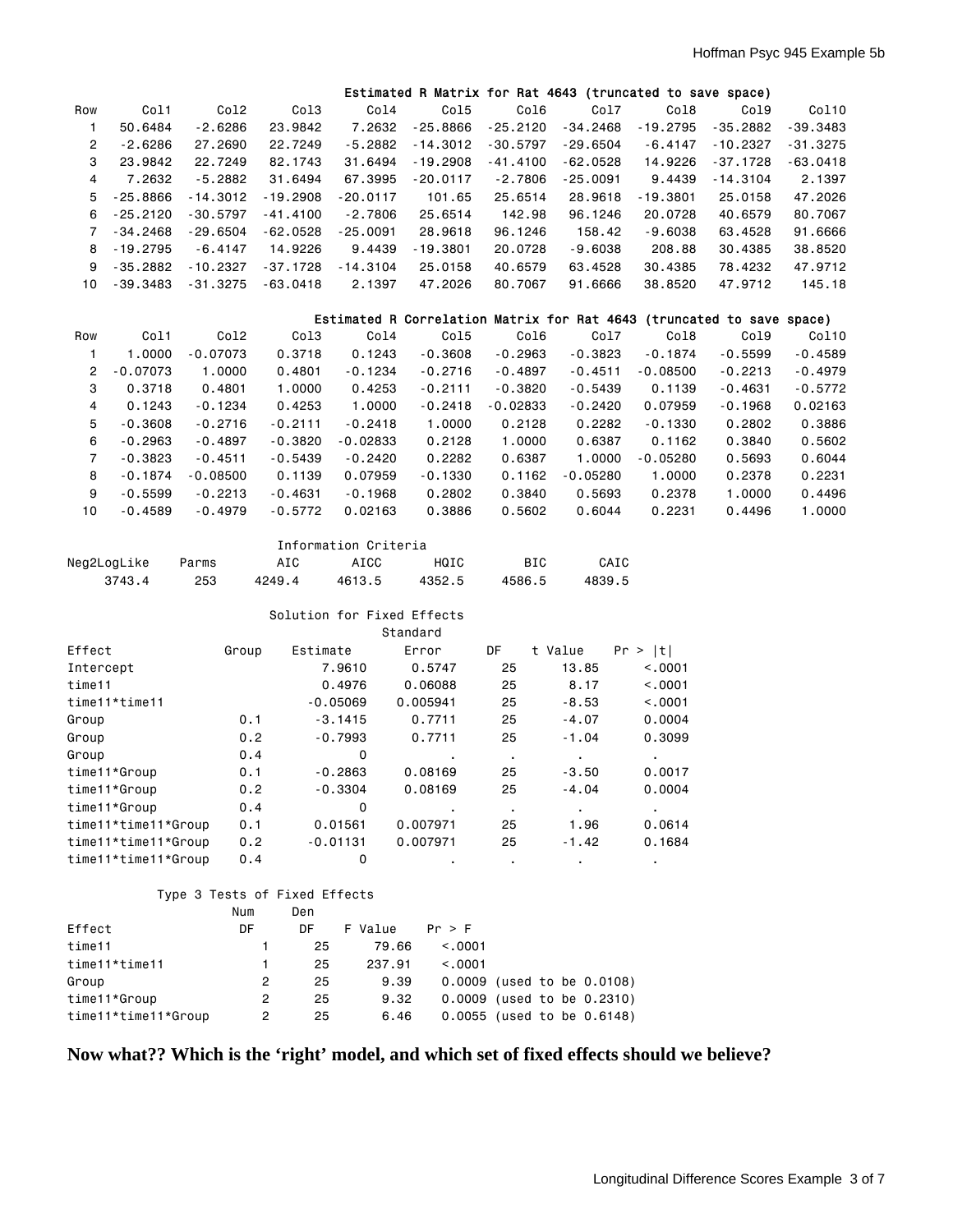**New Strategy: Model-Based Difference Scores within a Multivariate Longitudinal Model** 

```
SAS Data Manipulation:
```

```
* Double-stacking for multivariate models;
DATA BivStacked; SET Stacked; 
       y=nic; dv="Nic"; dvnic=1; dvsal=0; OUTPUT; 
       y=sal; dv="Sal"; dvnic=0; dvsal=1; OUTPUT; run;
```
Preliminary univariate analyses on each outcome revealed that a fixed quadratic, random linear fit best for nicotine, whereas a random linear fit best for saline. In order to eventually test differences in the quadratic effect, however, we'll keep the fixed quadratic for saline.

```
2a) Direct Effects Model: Whether each effect is significant per outcome: 
TITLE1 "Direct Effects (Method #1): Significance Per Outcome"; 
PROC MIXED DATA=BivStacked COVTEST NOCLPRINT NOITPRINT IC NAMELEN=100 METHOD=REML; 
     CLASS rat group time dv; 
     MODEL y = dvnic dvnic*group dvnic*time11 dvnic*time11*group 
                dvnic*time11*time11 dvnic*time11*time11*group 
                dvsal dvsal*group dvsal*time11 dvsal*time11*group 
                dvsal*time11*time11 dvsal*time11*time11*group 
                     / NOINT SOLUTION DDFM=Satterthwaite; 
     RANDOM dvnic dvsal dvnic*time11 dvsal*time11 / G GCORR SUBJECT=rat TYPE=UN; 
     REPEATED dv / R RCORR SUBJECT=time*rat TYPE=UN; 
      * Getting missing group contrasts for each DV and each growth effect;
      ESTIMATE "Nic Intercept: g=.1 v g=.2" dvnic*group -1 1 0; 
      ESTIMATE "Nic Linear: g=.1 v g=.2" dvnic*time11*group -1 1 0; 
      ESTIMATE "Nic Quadratic: g=.1 v g=.2" dvnic*time11*time11*group -1 1 0; 
      ESTIMATE "Sal Intercept: g=.1 v g=.2" dvsal*group -1 1 0; 
     ESTIMATE "Sal Intercept: g=.1 v g=.2" dvsal*group -1 1 0;<br>
ESTIMATE "Sal Linear: g=.1 v g=.2" dvsal*time11*group -1 1 0;
     ESTIMATE "Sal Quadratic: g=.1 v g=.2" dvsal*time11*time11*group -1 1 0; run; 
          Dimensions 
Covariance Parameters 18 
Columns in X 24
Columns in Z Per Subject 5
Subjects 28
Max Obs Per Subject 44 = 2 DVs * 22 sessions
Estimated R Matrix for Rat*time 4643 1 
 Row Col1 Col2 
   1 44.7127 3.7316 
   2 3.7316 24.6166 
                                Estimated R Correlation Matrix for Rat*time 4643 1 
                                  Row Col1 Col2 
                                    1 1.0000 0.1241 
                                     2 0.1125 1.0000 
     Estimated G Matrix 
Row Effect Rat Col1 Col2 Col3 Col4 
 1 dvnic 4643 24.3324 9.7679 0.5569 -1.0500 
   2 dvsal 4643 9.7679 6.5504 0.005899 -0.5255 
   3 dvnic*time11 4643 0.5569 0.005899 0.04308 -0.00209 
   4 dvsal*time11 4643 -1.0500 -0.5255 -0.00209 0.05671 
 Estimated G Correlation Matrix 
 Row Effect Rat Col1 Col2 Col3 Col4 
 1 dvnic 4643 1.0000 0.7737 0.5439 -0.8939 
   2 dvsal 4643 0.7737 1.0000 0.01111 -0.8623 
   3 dvnic*time11 4643 0.5439 0.01111 1.0000 -0.04235 
   4 dvsal*time11 4643 -0.8939 -0.8623 -0.04235 1.0000 
          Covariance Parameter Estimates (truncated to save space) 
                       Standard Z 
Cov Parm Subject Estimate Error Value Pr Z 
UN(2,1) Rat 9.7679 3.4719 2.81 0.0049 
UN(4,3) Rat -0.00209 0.01786 -0.12 0.9067
```
UN(2,1) Rat\*time 3.7316 1.4146 2.64 0.0083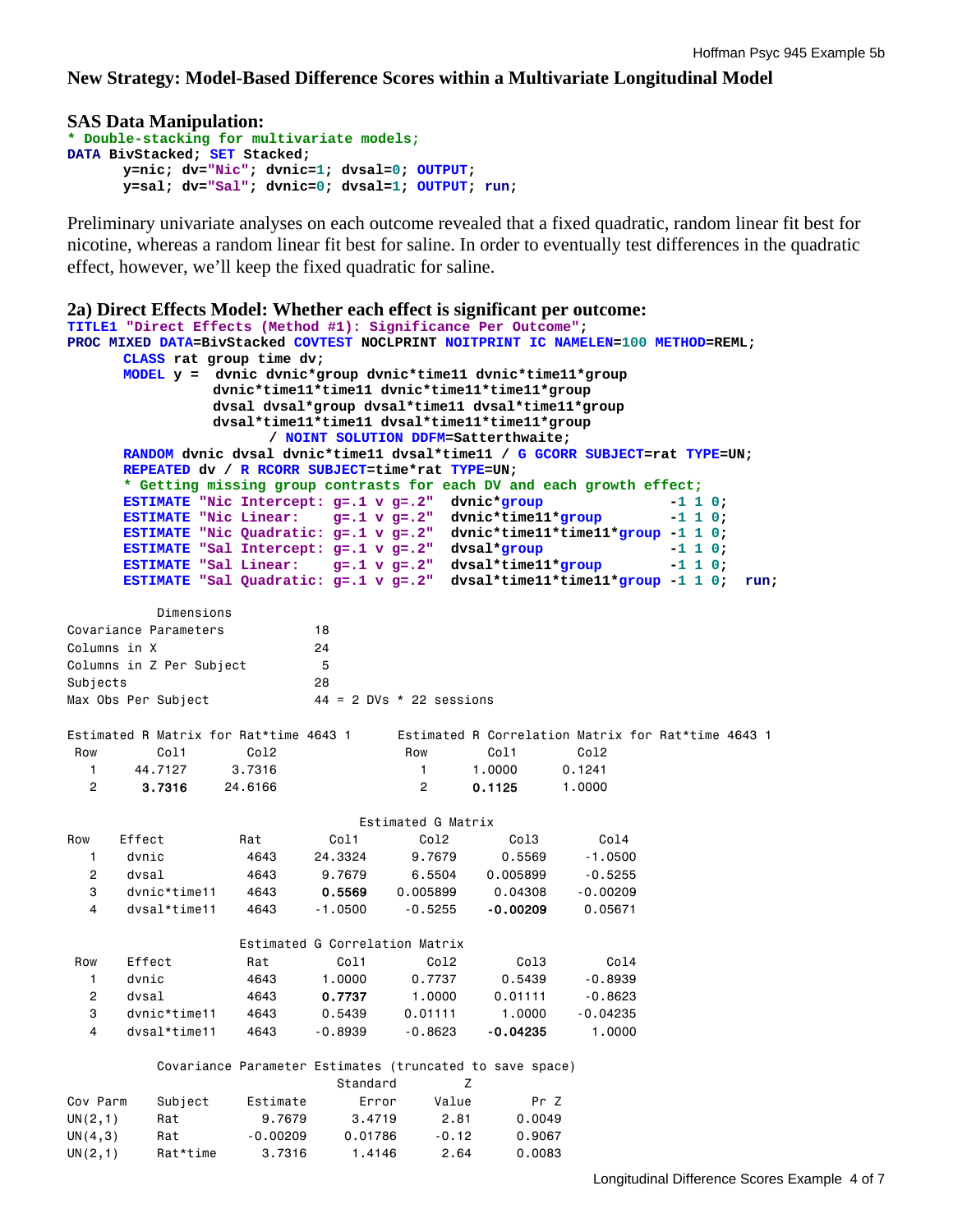|                                  |                               |                | Information Criteria |                            |                  |         |                       |                 |                                      |                                         |  |
|----------------------------------|-------------------------------|----------------|----------------------|----------------------------|------------------|---------|-----------------------|-----------------|--------------------------------------|-----------------------------------------|--|
| Neg2LogLike                      | Parms                         | AIC            | AICC                 | HQIC                       |                  | BIC     |                       | CAIC            |                                      |                                         |  |
| 7959.8                           | 13                            | 7985.8         | 7986.1               | 7991.1                     |                  | 8003.1  |                       | 8016.1          |                                      |                                         |  |
|                                  |                               |                |                      |                            |                  |         |                       |                 |                                      |                                         |  |
|                                  |                               |                |                      | Solution for Fixed Effects | Standard         |         |                       |                 |                                      |                                         |  |
| Effect                           |                               | Group          | Estimate             |                            | Error            |         | DF                    | t Value         | Pr >  t                              |                                         |  |
| dvnic                            |                               |                |                      | 20.1456                    | 1.9007           |         | 30                    | 10.60           |                                      | $< .0001$ nic time11 Y for g=.4         |  |
| dvnic*Group                      |                               | 0.1            |                      | $-3,2210$                  | 2.5501           |         | 30                    | $-1.26$         |                                      | 0.2163 nic time11 $g = .4$ v $g = .1$   |  |
| dvnic*Group                      |                               | 0.2            |                      | 0.04085                    | 2.5501           |         | 30                    | 0.02            |                                      | 0.9873 nic time11 g=.4 $v$ g=.2         |  |
| dvnic*Group                      |                               | 0.4            |                      | 0                          | $\sim$           |         | $\sim$ 100            | $\sim 10^{-11}$ | $\bullet$                            |                                         |  |
| dvnic*time11                     |                               |                |                      | 0.5450                     | 0.1091           |         | 25.8                  | 5.00            |                                      | $\leq$ .0001 nic linear for g=.4        |  |
| dvnic*time11*Group               |                               | 0.1            |                      | $-0.2680$                  | 0.1463           |         | 25.8                  | $-1.83$         |                                      | 0.0786 nic linear $g = .4$ v $g = .1$   |  |
| dvnic*time11*Group               |                               | 0.2            |                      | $-0.1743$                  | 0.1463           |         | 25.8                  | $-1.19$         |                                      | 0.2443 nic linear $g = .4$ v $g = .2$   |  |
| dvnic*time11*Group               |                               | 0.4            |                      | 0                          | $\sim$ 100 $\pm$ |         | $\sim$ 100 $\pm$      | $\sim 100$      | $\mathbf{r}$                         |                                         |  |
| dvnic*time11*time11              |                               |                | $-0.07674$           |                            | 0.01404          |         | 557                   | $-5.46$         |                                      | $< .0001$ nic quad for $g = .4$         |  |
| dvnic*time11*time11*Group        |                               | 0.1            | 0.01259              |                            | 0.01884          |         | 557                   | 0.67            |                                      | $0.5044$ nic quad g=.4 v g=.1           |  |
| dvnic*time11*time11*Group        |                               | 0.2            | 0.006194             |                            | 0.01884          |         | 557                   | 0.33            |                                      | 0.7425 nic quad $g= .4$ v $g= .2$       |  |
| dvnic*time11*time11*Group        |                               | 0.4            |                      | 0                          | $\sim$           |         |                       | $\bullet$       |                                      |                                         |  |
| dvsal                            |                               |                |                      | 7.6369                     | 1.0646           |         | 34.8                  | 7.17            |                                      | $< .0001$ sal time11 Y for g=.4         |  |
| dvsal*Group                      |                               | 0.1            |                      | $-0.2184$                  | 1.4283           |         | 34.8                  | $-0.15$         |                                      | 0.8793 sal time11 $g = .4$ v $g = .1$   |  |
| dvsal*Group                      |                               | 0.2            |                      | $-1.1370$                  | 1.4283           |         | 34.8                  | $-0.80$         |                                      | 0.4314 sal time11 $q = .4$ v $q = .2$   |  |
| dvsal*Group                      |                               | 0.4            |                      | 0                          | $\sim 10$        |         | $\sim 100$ km $^{-1}$ | $\sim 100$      | $\epsilon$                           |                                         |  |
| time11*dvsal                     |                               |                |                      | $-0.3412$                  | 0.1033           |         | 25.5                  | $-3.30$         |                                      | $0.0028$ sal linear for $g = .4$        |  |
| time11*dvsal*Group               |                               | 0.1            | $-0.04349$           |                            | 0.1386           |         | 25.5                  | $-0.31$         |                                      | 0.7562 sal linear $g = .4$ v $g = .1$   |  |
| time11*dvsal*Group               |                               | 0.2            | $-0.06333$           |                            | 0.1386           |         | 25.5                  | $-0.46$         |                                      | $0.6516$ sal linear g=.4 v g=.2         |  |
| time11*dvsal*Group               |                               | 0.4            |                      | 0                          | $\sim$ 100 $\pm$ |         | $\sim$ 100 $\pm$      | $\sim 10^{-11}$ | $\sim$                               |                                         |  |
| time11*time11*dvsal              |                               |                |                      | 0.01179                    | 0.01042          |         | 557                   | 1.13            |                                      | $0.2582$ sal quad time for $g=.4$       |  |
| time11*time11*dvsal*Group        |                               | 0.1            | $-0.00550$           |                            | 0.01398          |         | 557                   | $-0.39$         |                                      | 0.6942 sal quad $g = .4$ v $g = .1$     |  |
| time11*time11*dvsal*Group        |                               | 0.2            | 0.007357             |                            | 0.01398          |         | 557                   | 0.53            |                                      | 0.5990 sal quad $g = .4$ v $g = .2$     |  |
| time11*time11*dvsal*Group        |                               | 0.4            |                      | 0                          |                  |         |                       | $\blacksquare$  | $\blacksquare$                       |                                         |  |
|                                  |                               |                | Estimates            |                            |                  |         |                       |                 |                                      |                                         |  |
|                                  |                               |                |                      | Standard                   |                  |         |                       |                 |                                      |                                         |  |
| Label                            |                               | Estimate       |                      | Error                      | DF               |         | t Value               |                 | Pr >  t                              |                                         |  |
| Nic Intercept: $g=.1$ v $g=.2$   |                               |                | 3.2619               | 2.4043                     | 30               |         | 1.36                  |                 | 0.1850                               |                                         |  |
| Nic Linear:                      | $q = .1$ v $q = .2$           | 0.09368        |                      | 0.1379                     | 25.8             |         | 0.68                  |                 | 0.5031                               |                                         |  |
| Nic Quadratic: $q=.1$ v $q=.2$   |                               | $-0.00639$     |                      | 0.01776                    | 557              |         | $-0.36$               |                 | 0.7191                               |                                         |  |
| Sal Intercept: $g= .1$ v $g= .2$ |                               | $-0.9185$      |                      | 1.3466                     | 34.8             |         | $-0.68$               |                 | 0.4997                               |                                         |  |
| Sal Linear:                      | $g = .1$ v $g = .2$           | $-0.01984$     |                      | 0.1307                     | 25.5             |         | $-0.15$               |                 | 0.8805                               |                                         |  |
| Sal Quadratic: $g=.1$ v $g=.2$   |                               | 0.01286        |                      | 0.01318                    | 557              |         | 0.98                  |                 | 0.3298                               |                                         |  |
|                                  | Type 3 Tests of Fixed Effects |                |                      |                            |                  |         |                       |                 |                                      |                                         |  |
|                                  |                               | Num            | Den                  |                            |                  |         |                       |                 |                                      |                                         |  |
| Effect                           |                               | DF             | DF                   | F Value                    |                  | Pr > F  |                       |                 |                                      |                                         |  |
| dvnic                            |                               | 1              | 30                   | 349.01                     |                  | < 0.001 |                       |                 | nic across-group intercept = $0?$    |                                         |  |
| dvnic*Group                      |                               | $\overline{c}$ | 30                   | 1.17                       |                  | 0.3240  |                       |                 |                                      | nic group diff in intercept at time 11? |  |
| dvnic*time11                     |                               | $\mathbf{1}$   | 25.8                 | 46.00                      |                  | < .0001 |                       |                 | nic across-group linear = $0?$       |                                         |  |
| dvnic*time11*Group               |                               | $\overline{2}$ | 25.8                 | 1.70                       |                  | 0.2026  |                       |                 | nic group diff in linear at time 11? |                                         |  |
| dvnic*time11*time11              |                               | $\mathbf{1}$   | 557                  | 87.18                      |                  | < .0001 |                       |                 | nic across-group quadratic = $0?$    |                                         |  |
| dvnic*time11*time11*Group        |                               | 2              | 557                  | 0.22                       |                  | 0.7991  |                       |                 | nic group diff in quadratic?         |                                         |  |
| dvsal                            |                               | $\mathbf{1}$   | 34.8                 | 157.69                     |                  | < .0001 |                       |                 | sal across-group intercept = $0?$    |                                         |  |
| dvsal*Group                      |                               | $\overline{2}$ | 34.8                 | 0.38                       |                  | 0.6884  |                       |                 |                                      | sal group diff in intercept at time 11? |  |
| time11*dvsal                     |                               | $\mathbf{1}$   | 25.5                 | 46.04                      |                  | < .0001 |                       |                 | sal across-group linear = $0?$       |                                         |  |
| time11*dvsal*Group               |                               | 2              | 25.5                 | 0.11                       |                  | 0.8989  |                       |                 | sal group diff in linear at time 11? |                                         |  |
| time11*time11*dvsal              |                               | $\mathbf{1}$   | 557                  | 4.91                       |                  | 0.0271  |                       |                 | sal across-group quadratic = $0?$    |                                         |  |
| time11*time11*dvsal*Group        |                               | $\overline{2}$ | 557                  | 0.48                       |                  | 0.6200  |                       |                 | sal group diff in quadratic?         |                                         |  |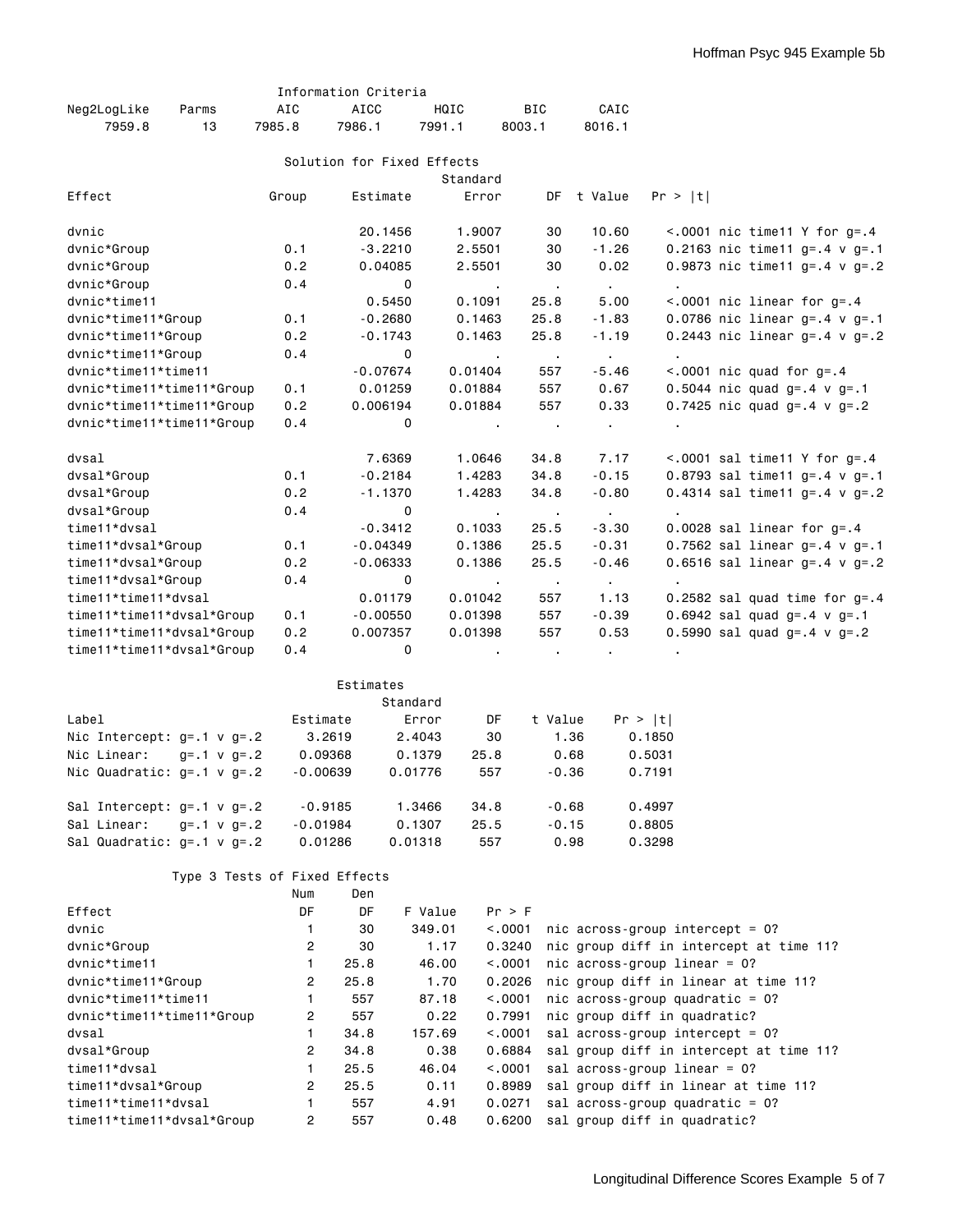Although the previous model tells us whether there are group differences in the growth curves for each condition (nicotine vs. saline) separately, it does not tell us whether there are group differences in the *difference* across outcomes over time, which is what they are really interested in. The easiest way to test this is to re-estimate the model using the "differences in effects (method 2)" specification.

#### **2b) Differences in Effects Model: Whether the difference between outcomes over time varies by group:**

```
TITLE1 "Differences in Effects (Method #2): Significance of Differences"; 
PROC MIXED DATA=BivStacked COVTEST NOCLPRINT NOITPRINT IC NAMELEN=100 METHOD=REML; 
      CLASS rat group time dv; 
      MODEL y = group dvsal dvsal*group time11 time11*group dvsal*time11 dvsal*time11*group 
               time11*time11 time11*time11*group dvsal*time11*time11 dvsal*time11*time11*group 
                            / SOLUTION DDFM=Satterthwaite; 
      RANDOM dvnic dvsal dvnic*time11 dvsal*time11 / G GCORR SUBJECT=rat TYPE=UN; 
      REPEATED dv / R RCORR SUBJECT=time(rat) TYPE=UN; 
       * Group differences in DIFFERENCE SCORES at time=11;
      LSMEANS group / AT (dvnic dvsal time11) = (0 1 0) DIFF=ALL; 
       * Group differences in DIFFERENCE SCORES at time=1;
      LSMEANS group / AT (dvnic dvsal time11) = (0 1 -11) DIFF=ALL; 
       * Group differences in DIFFERENCE SCORES at time=22;
      LSMEANS group / AT (dvnic dvsal time11) = (0 1 11) DIFF=ALL; 
run;
```

|                           |       |        | Information Criteria       |                  |                                |                |                                   |
|---------------------------|-------|--------|----------------------------|------------------|--------------------------------|----------------|-----------------------------------|
| Neg2LogLike               | Parms | AIC    | <b>AICC</b>                | HQIC             | <b>BIC</b>                     | CAIC           |                                   |
| 7959.8                    | 13    | 7985.8 | 7986.1                     | 7991.1           | 8003.1                         | 8016.1         |                                   |
|                           |       |        | Solution for Fixed Effects |                  |                                |                |                                   |
|                           |       |        |                            | Standard         |                                |                |                                   |
| Effect                    |       | Group  | Estimate                   | Error            | <b>DF</b>                      | t Value        | Pr >  t                           |
| Intercept                 |       |        | 20.1456                    | 1.9007           | 30                             | 10.60          | $< .0001$ nic @time11 for g=.4    |
| Group                     |       | 0.1    | $-3.2210$                  | 2.5501           | 30                             | $-1.26$        | 0.2163 nic @time11 g=.4 v.1       |
| Group                     |       | 0.2    | 0.04085                    | 2.5501           | 30                             | 0.02           | 0.9873 nic @time11 $q = .4$ v.2   |
| Group                     |       | 0.4    | 0                          |                  | $\mathbf{r}$<br>$\blacksquare$ | $\mathbf{r}$ . |                                   |
| dvsal                     |       |        | $-12.5087$                 | 1.4862           | 38.7                           | $-8.42$        | $< .0001$ Ydiff@time11 for g=.4   |
| dvsal*Group               |       | 0.1    | 3,0026                     | 1.9939           | 38.7                           | 1.51           | 0.1402 Ydiff@time11 $q = .4$ v.1  |
| dvsal*Group               |       | 0.2    | $-1.1778$                  | 1.9939           | 38.7                           | $-0.59$        | $0.5582$ Ydiff@time11 g=.4 v.2    |
| dvsal*Group               |       | 0.4    | $\mathbf 0$                | $\sim$ 100 $\pm$ | $\sim 100$                     | $\sim$         |                                   |
| time11                    |       |        | 0.5450                     | 0.1091           | 25.8                           | 5.00           | $< .0001$ nic linear for $g = .4$ |
| time11*Group              |       | 0.1    | $-0.2680$                  | 0.1463           | 25.8                           | $-1.83$        | $0.0786$ nic linear $g = .4$ v.1  |
| time11*Group              |       | 0.2    | $-0.1743$                  | 0.1463           | 25.8                           | $-1.19$        | 0.2443 nic linear $g = .4$ v.2    |
| time11*Group              |       | 0.4    | 0                          | $\sim$ 100 $\pm$ |                                | $\mathbf{r}$   | $\sim$                            |
| dvsal*time11              |       |        | $-0.8862$                  | 0.1483           | 25.6                           | $-5.97$        | $< .0001$ Ydiff lin for g=.4      |
| dvsal*time11*Group        |       | 0.1    | 0.2245                     | 0.1990           | 25.6                           | 1.13           | 0.2697 Ydiff lin $q = .4$ v.1     |
| dvsal*time11*Group        |       | 0.2    | 0.1110                     | 0.1990           | 25.6                           | 0.56           | 0.5819 Ydiff lin $q = .4$ v.1     |
| dvsal*time11*Group        |       | 0.4    | 0                          | $\sim 100$       |                                | $\sim$         |                                   |
| time11*time11             |       |        | $-0.07674$                 | 0.01404          | 557                            | $-5.46$        | $\leq$ .0001 nic quad for g=.4    |
| time11*time11*Group       |       | 0.1    | 0.01259                    | 0.01884          | 557                            | 0.67           | $0.5044$ nic quad g=.4 v.1        |
| time11*time11*Group       |       | 0.2    | 0.006194                   | 0.01884          | 557                            | 0.33           | 0.7425 nic quad $q = .4$ v.1      |
| time11*time11*Group       |       | 0.4    | 0                          |                  | $\sim$                         | $\sim$         | $\bullet$                         |
| dysal*time11*time11       |       |        | 0.08853                    | 0.01652          | 557                            | 5.36           | $< .0001$ Ydiff quad for $g = .4$ |
| dvsal*time11*time11*Group |       | 0.1    | $-0.01809$                 | 0.02216          | 557                            | $-0.82$        | 0.4148 Ydiff quad $g = .4$ v.1    |
| dvsal*time11*time11*Group |       | 0.2    | 0.001163                   | 0.02216          | 557                            | 0.05           | $0.9582$ Ydiff quad g=.4 v.2      |
| dvsal*time11*time11*Group |       | 0.4    | 0                          |                  |                                | $\bullet$      |                                   |